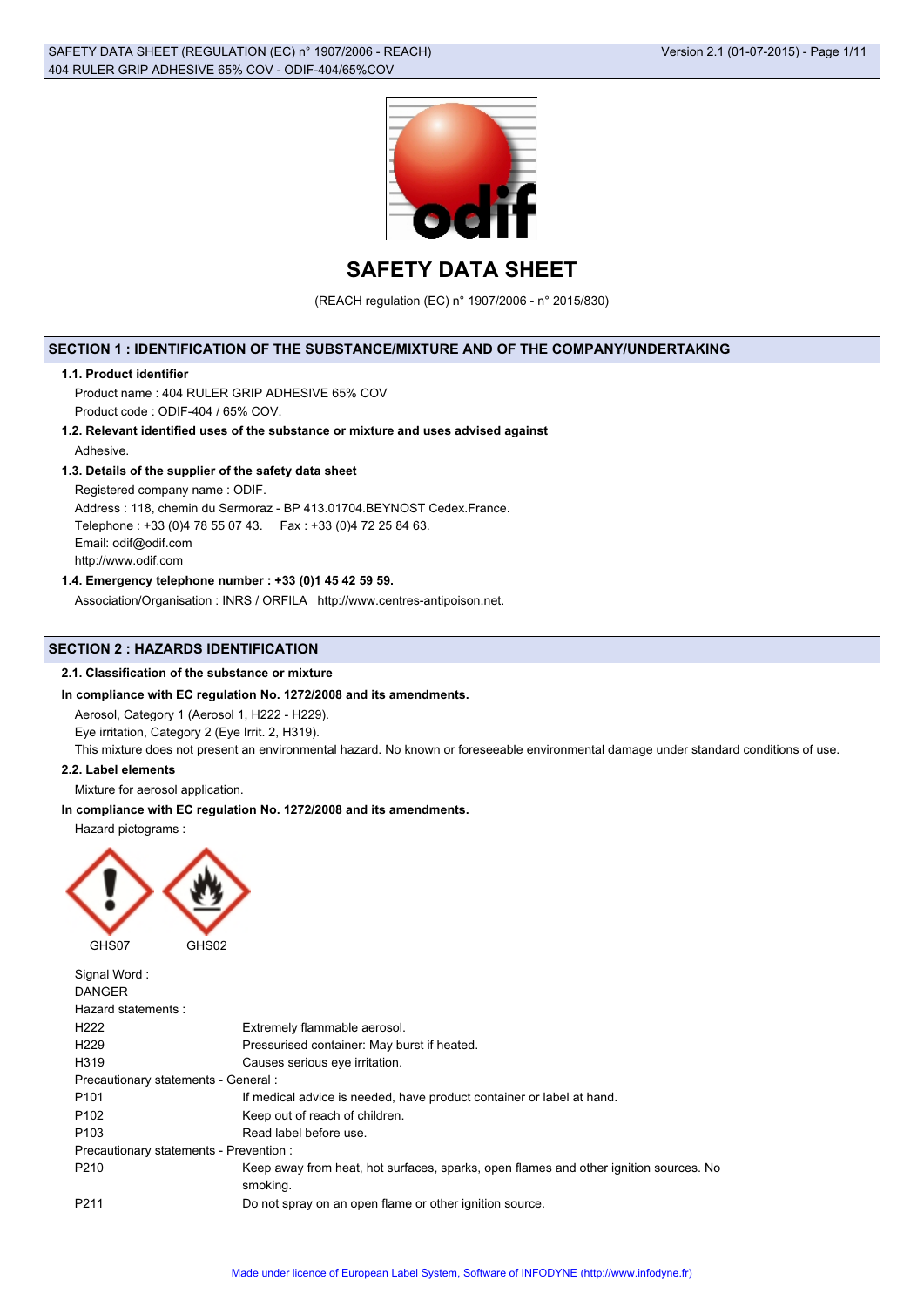|                                       | SAFETY DATA SHEET (REGULATION (EC) n° 1907/2006 - REACH)                               | Version 2.1 (01-07-2015) - Page 2/11 |
|---------------------------------------|----------------------------------------------------------------------------------------|--------------------------------------|
|                                       | 404 RULER GRIP ADHESIVE 65% COV - ODIF-404/65%COV                                      |                                      |
| P <sub>251</sub>                      | Do not pierce or burn, even after use.                                                 |                                      |
| P <sub>264</sub>                      | Wash hands thoroughly after handling.                                                  |                                      |
| P <sub>280</sub>                      | Wear protective gloves/protective clothing/eye protection/face protection.             |                                      |
| Precautionary statements - Response : |                                                                                        |                                      |
| $P305 + P351 + P338$                  | IF IN EYES: Rinse cautiously with water for several minutes. Remove contact lenses, if |                                      |
|                                       | present and easy to do. Continue rinsing.                                              |                                      |
| $P337 + P313$                         | If eye irritation persists: Get medical advice/attention.                              |                                      |

Precautionary statements - Storage :

P410 + P412 Protect from sunlight. Do no expose to temperatures exceeding 50 oC/122oF.

### **2.3. Other hazards**

The mixture does not contain substances classified as 'Substances of Very High Concern' (SVHC) >= 0.1% published by the European CHemicals Agency (ECHA) under article 57 of REACH: http://echa.europa.eu/fr/candidate-list-table The mixture satisfies neither the PBT nor the vPvB criteria for mixtures in accordance with annexe XIII of the REACH regulations EC 1907/2006.

# **SECTION 3 : COMPOSITION/INFORMATION ON INGREDIENTS**

### **3.2. Mixtures**

**Composition :**

| Identification          | (EC) 1272/2008     | Note  | $\frac{0}{0}$                 |
|-------------------------|--------------------|-------|-------------------------------|
| CAS: 115-10-6           | GHS04, GHS02       | $[1]$ | $25 \le x \% \le 50$          |
| EC: 204-065-8           | Dgr                |       |                               |
| REACH: 01-2119472128-37 | Flam. Gas 1, H220  |       |                               |
|                         | Press. Gas, H280   |       |                               |
| <b>DIMETHYL ETHER</b>   |                    |       |                               |
| CAS: 106-97-8           | GHS04, GHS02       | C     | $10 \le x \frac{9}{6} \le 25$ |
| EC: 203-448-7           | Dgr                | $[1]$ |                               |
| REACH: 01-2119474691-32 | Flam. Gas 1, H220  |       |                               |
|                         | Press. Gas, H280   |       |                               |
| <b>BUTANE</b>           |                    |       |                               |
| CAS: 75-37-6            | GHS04, GHS02       | $[1]$ | $10 \le x \% \le 25$          |
| EC: 200-866-1           | Dgr                |       |                               |
| REACH: 01-2119474440-43 | Flam. Gas 1, H220  |       |                               |
|                         | Press. Gas, H280   |       |                               |
| 1,1-DIFLUOROETHANE      |                    |       |                               |
| CAS: 67-64-1            | GHS07, GHS02       | $[1]$ | $10 \le x \% \le 25$          |
| EC: 200-662-2           | Dgr                |       |                               |
| REACH: 01-2119471330-49 | Flam. Liq. 2, H225 |       |                               |
|                         | Eye Irrit. 2, H319 |       |                               |
| <b>ACETONE</b>          | STOT SE 3, H336    |       |                               |
|                         | EUH:066            |       |                               |
|                         |                    |       |                               |
| CAS: 74-98-6            | GHS04, GHS02       | $[1]$ | $2.5 \le x \% \le 10$         |
| EC: 200-827-9           | Dgr                |       |                               |
| REACH: 01-2119486944-21 | Flam. Gas 1, H220  |       |                               |
|                         | Press. Gas, H280   |       |                               |
| <b>PROPANE</b>          |                    |       |                               |
| CAS: 75-28-5            | GHS04, GHS02       | C     | $0 \le x \frac{9}{6} \le 1$   |
| EC: 200-857-2           | Dgr                | $[1]$ |                               |
| REACH: 01-2119485395-27 | Flam. Gas 1, H220  |       |                               |
|                         | Press. Gas, H280   |       |                               |
| <b>ISOBUTANE</b>        |                    |       |                               |

### **Information on ingredients :**

[1] Substance for which maximum workplace exposure limits are available.

### **SECTION 4 : FIRST AID MEASURES**

As a general rule, in case of doubt or if symptoms persist, always call a doctor. NEVER induce swallowing by an unconscious person.

### **4.1. Description of first aid measures**

# **In the event of splashes or contact with eyes :**

Wash thoroughly with soft, clean water for 15 minutes holding the eyelids open. If there is any redness, pain or visual impairment, consult an ophthalmologist.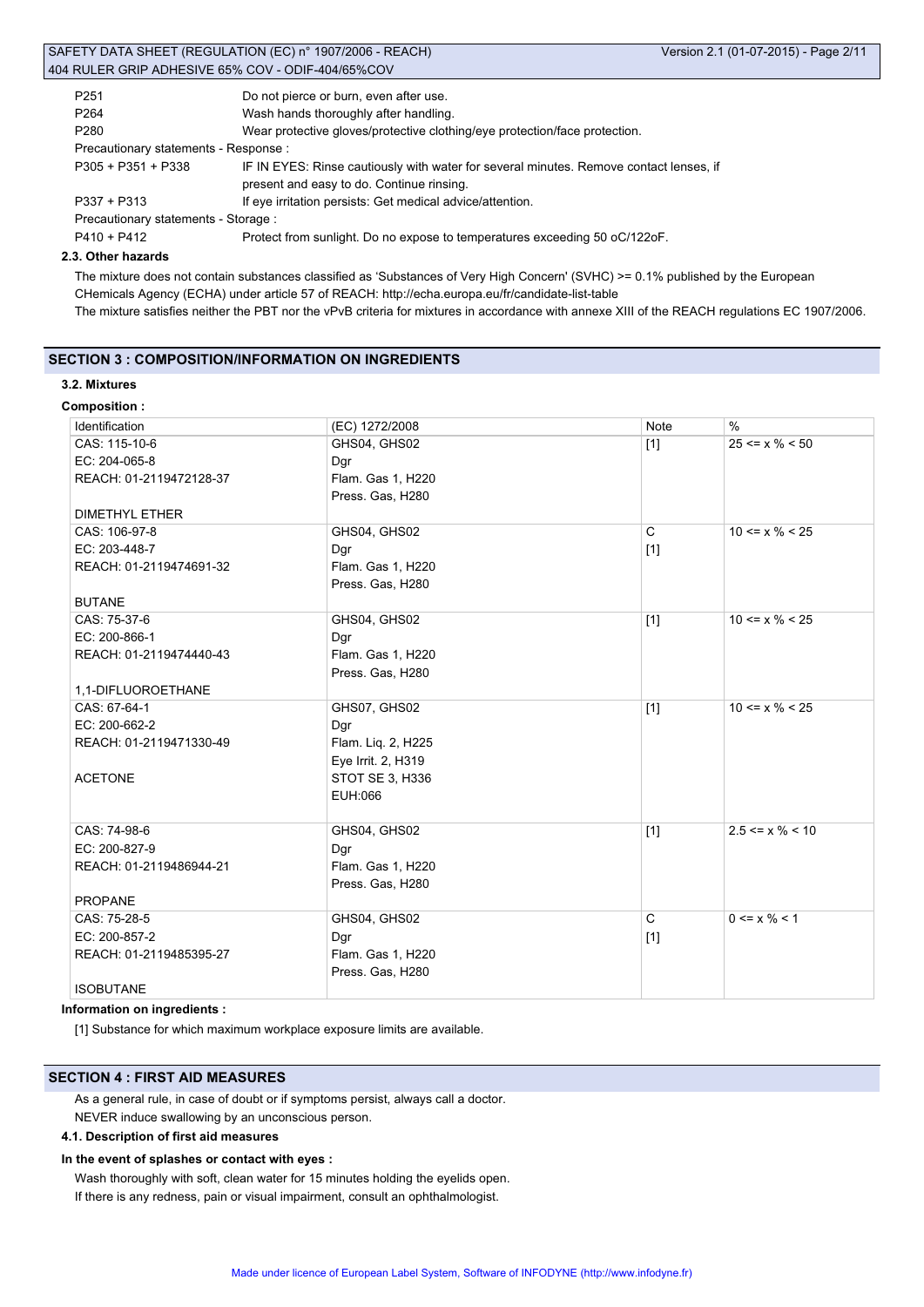### SAFETY DATA SHEET (REGULATION (EC) n° 1907/2006 - REACH) Version 2.1 (01-07-2015) - Page 3/11 404 RULER GRIP ADHESIVE 65% COV - ODIF-404/65%COV

#### **In the event of swallowing :**

In the event of swallowing, if the quantity is small (no more than one mouthful), rinse the mouth with water and consult a doctor.

Keep the person exposed at rest. Do not force vomiting.

Seek medical attention, showing the label.

If swallowed accidentally, call a doctor to ascertain whether observation and hospital care will be necessary. Show the label.

### **4.2. Most important symptoms and effects, both acute and delayed**

#### No data available.

#### **4.3. Indication of any immediate medical attention and special treatment needed**

No data available.

# **SECTION 5 : FIREFIGHTING MEASURES**

#### Flammable.

Chemical powders, carbon dioxide and other extinguishing gas are suitable for small fires.

### **5.1. Extinguishing media**

Keep packages near the fire cool, to prevent pressurised containers from bursting.

### **Suitable methods of extinction**

In the event of a fire, use :

- sprayed water or water mist
- water with AFFF (Aqueous Film Forming Foam) additive
- halor

Prevent the effluent of fire-fighting measures from entering drains or waterways.

#### **Unsuitable methods of extinction**

In the event of a fire, do not use :

- water jet

#### **5.2. Special hazards arising from the substance or mixture**

A fire will often produce a thick black smoke. Exposure to decomposition products may be hazardous to health.

Do not breathe in smoke.

In the event of a fire, the following may be formed :

- carbon monoxide (CO)
- carbon dioxide (CO2)

### **5.3. Advice for firefighters**

Due to the toxicity of the gas emitted on thermal decomposition of the products, fire-fighting personnel are to be equipped with autonomous insulating breathing apparatus.

#### **SECTION 6 : ACCIDENTAL RELEASE MEASURES**

#### **6.1. Personal precautions, protective equipment and emergency procedures**

Consult the safety measures listed under headings 7 and 8.

### **For non first aid worker**

Because of the organic solvents contained in the mixture, eliminate sources of ignition and ventilate the area.

# Avoid any contact with the skin and eyes.

### **For first aid worker**

First aid workers will be equipped with suitable personal protective equipment (See section 8).

#### **6.2. Environmental precautions**

Contain and control the leaks or spills with non-combustible absorbent materials such as sand, earth, vermiculite, diatomaceous earth in drums for waste disposal.

Prevent any material from entering drains or waterways.

#### **6.3. Methods and material for containment and cleaning up**

Clean preferably with a detergent, do not use solvents.

#### **6.4. Reference to other sections**

No data available.

# **SECTION 7 : HANDLING AND STORAGE**

Requirements relating to storage premises apply to all facilities where the mixture is handled.

# **7.1. Precautions for safe handling**

Always wash hands after handling.

Remove and wash contaminated clothing before re-using.

Ensure that there is adequate ventilation, especially in confined areas.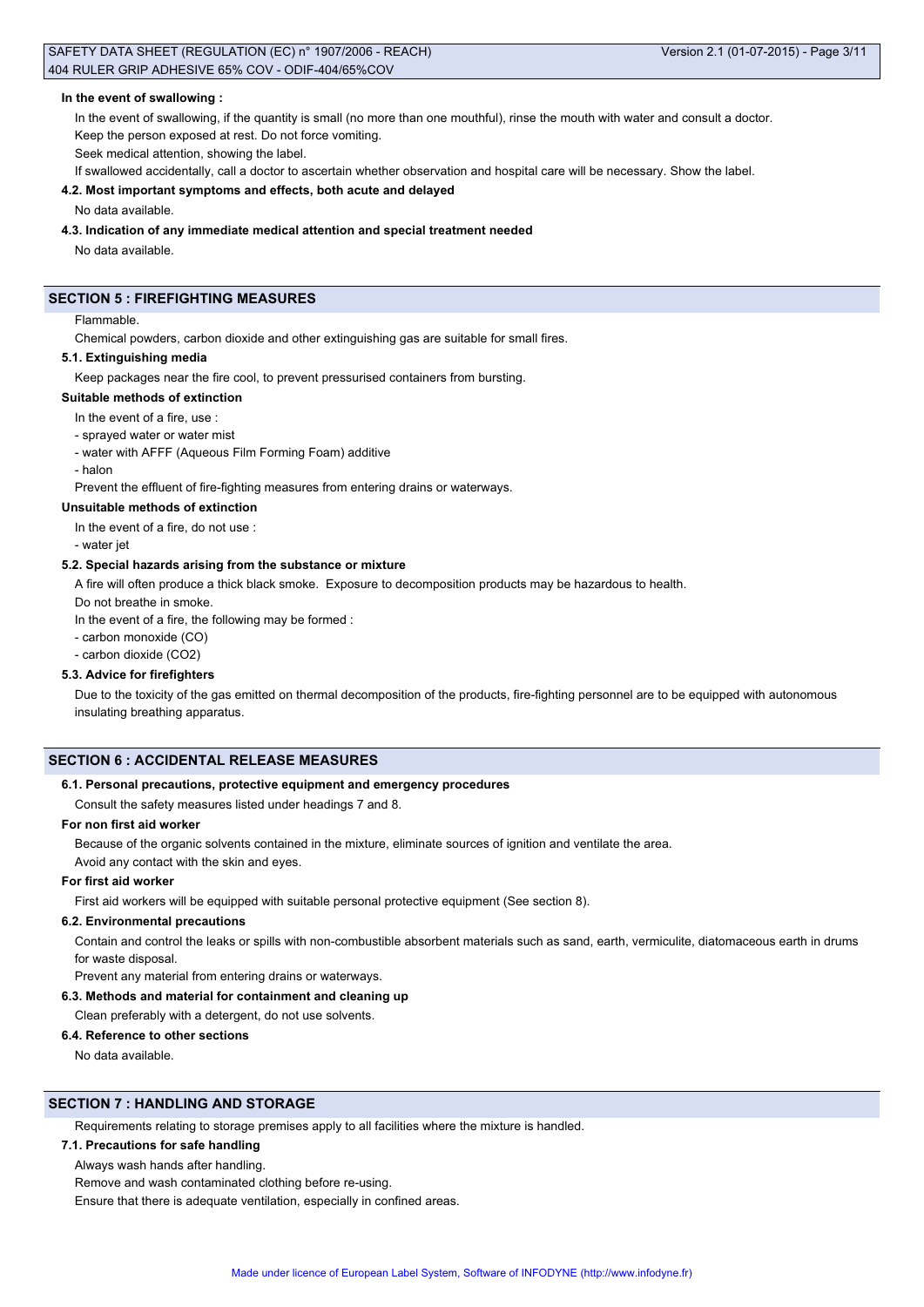### SAFETY DATA SHEET (REGULATION (EC) n° 1907/2006 - REACH) Version 2.1 (01-07-2015) - Page 4/11 404 RULER GRIP ADHESIVE 65% COV - ODIF-404/65%COV

#### **Fire prevention :**

Handle in well-ventilated areas.

Vapours are heavier than air. They can spread along the ground and form mixtures that are explosive with air.

Prevent the formation of flammable or explosive concentrations in air and avoid vapor concentrations higher than the occupational exposure limits.

Do not spray on a naked flame or any incandescent material.

Do not pierce or burn, even after use.

Use the mixture in premises free of naked flames or other sources of ignition and ensure that electrical equipment is suitably protected.

Keep packages tightly closed and away from sources of heat, sparks and naked flames.

Do not use tools which may produce sparks. Do not smoke.

Prevent access by unauthorised personnel.

# **Recommended equipment and procedures :**

For personal protection, see section 8.

Observe precautions stated on label and also industrial safety regulations.

Do not breathe in aerosols.

Avoid eye contact with this mixture.

Packages which have been opened must be reclosed carefully and stored in an upright position.

#### **Prohibited equipment and procedures :**

No smoking, eating or drinking in areas where the mixture is used.

#### **7.2. Conditions for safe storage, including any incompatibilities**

No data available.

#### **Storage**

Keep out of reach of children.

Keep the container tightly closed in a dry, well-ventilated place.

Keep away from all sources of ignition - do not smoke.

Keep well away from all sources of ignition, heat and direct sunlight.

The floor must be impermeable and form a collecting basin so that, in the event of an accidental spillage, the liquid cannot spread beyond this area.

Pressurised container: protect from sunlight and do not expose to temperatures exceeding 50°C.

#### **Packaging**

Always keep in packaging made of an identical material to the original.

### **7.3. Specific end use(s)**

No data available.

# **SECTION 8 : EXPOSURE CONTROLS/PERSONAL PROTECTION**

### **8.1. Control parameters**

# **Occupational exposure limits :**

- European Union (2009/161/EU, 2006/15/EC, 2000/39/EC, 98/24/EC)

|                                                |                                        | = aropoarr omon (= 000/ rom = 0, = 000/ rol = 0, = 000/ 00/ = 0, 00/ = 1/ = 0 / |                                                                                                        |                          |            |
|------------------------------------------------|----------------------------------------|---------------------------------------------------------------------------------|--------------------------------------------------------------------------------------------------------|--------------------------|------------|
| <b>CAS</b>                                     | $VME-mg/m3$ :                          | VME-ppm:                                                                        | $VLE-mg/m3$ :                                                                                          | VLE-ppm:                 | Notes:     |
| 115-10-6                                       | 1920                                   | 1000                                                                            |                                                                                                        |                          |            |
| 67-64-1                                        | 1210                                   | 500                                                                             | ٠                                                                                                      | $\overline{\phantom{0}}$ | ۰          |
|                                                |                                        |                                                                                 | - ACGIH TLV (American Conference of Governmental Industrial Hygienists, Threshold Limit Values, 2010): |                          |            |
| <b>CAS</b>                                     | TWA :                                  | STEL :                                                                          | Ceiling:                                                                                               | Definition :             | Criteria : |
| 106-97-8                                       | 1000 ppm                               |                                                                                 |                                                                                                        |                          |            |
| 67-64-1                                        | 500 ppm                                | 750 ppm                                                                         |                                                                                                        |                          |            |
| 74-98-6                                        | 1000 ppm                               |                                                                                 |                                                                                                        |                          |            |
| 75-28-5                                        | 1000 ppm                               |                                                                                 |                                                                                                        | -                        |            |
| - Germany - AGW (BAuA - TRGS 900, 21/06/2010): |                                        |                                                                                 |                                                                                                        |                          |            |
| <b>CAS</b>                                     | VME:                                   | VME:                                                                            | <b>Excess</b>                                                                                          | <b>Notes</b>             |            |
| 115-10-6                                       | 1000 ml/m3                             | 1900 mg/m3                                                                      | 8(11)                                                                                                  | <b>DFG</b>               |            |
| 106-97-8                                       | 1000 ml/m3                             | 2400 mg/m3                                                                      | 4(11)                                                                                                  | <b>DFG</b>               |            |
| 67-64-1                                        | 500 ml/m3                              | 1200 mg/m3                                                                      | 2(1)                                                                                                   | <b>DFG</b>               |            |
| 74-98-6                                        | 1000 ml/m3                             | 1800 mg/m3                                                                      | 4(11)                                                                                                  | <b>DFG</b>               |            |
| 75-28-5                                        | 1000 ml/m3                             | 2400 mg/m3                                                                      | 4(II)                                                                                                  | <b>DFG</b>               |            |
|                                                | - Belgium (Order of 19/05/2009, 2010): |                                                                                 |                                                                                                        |                          |            |
| <b>CAS</b>                                     | TWA:                                   | STEL:                                                                           | Ceiling:                                                                                               | Definition:              | Criteria:  |
| 115-10-6                                       | 1000 ppm                               |                                                                                 |                                                                                                        | $\blacksquare$           |            |
| 106-97-8                                       | 800 ppm                                |                                                                                 |                                                                                                        |                          |            |

67-64-1 500 ppm 1000 ppm - - -

- France (INRS - ED984 :2008) :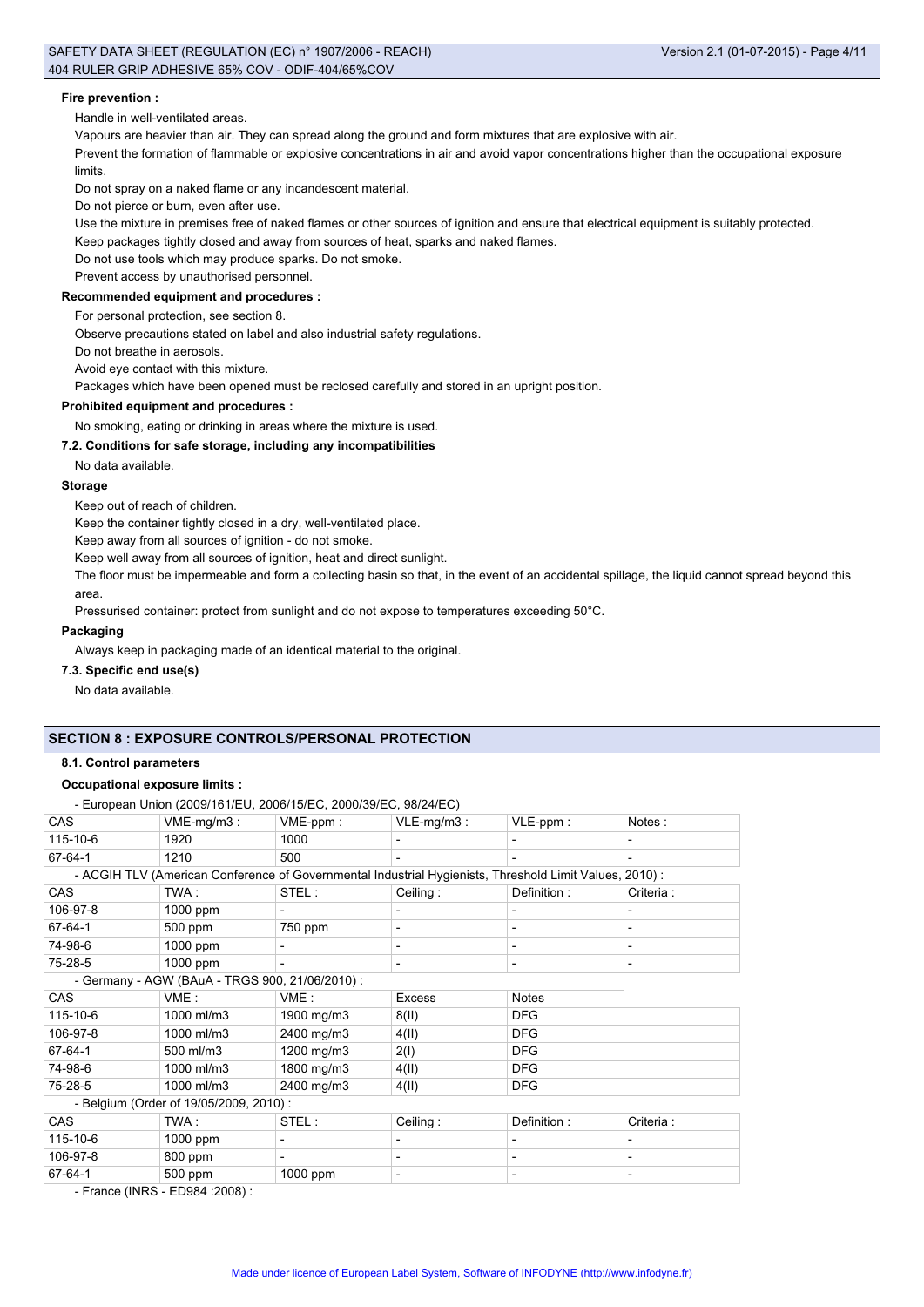|                           |                                                                                                             |                          |                             |                          | Notes:                   | TMP No:                  |  |  |  |
|---------------------------|-------------------------------------------------------------------------------------------------------------|--------------------------|-----------------------------|--------------------------|--------------------------|--------------------------|--|--|--|
| CAS<br>115-10-6           | VME-ppm:                                                                                                    | VME-mg/m3:               | VLE-ppm:                    | VLE-mg/m3:               |                          |                          |  |  |  |
| 106-97-8                  | 1000                                                                                                        | 1920<br>1900             | $\overline{a}$              | $\overline{\phantom{a}}$ | $\overline{a}$           | $\overline{\phantom{a}}$ |  |  |  |
|                           | 800                                                                                                         |                          |                             | $\overline{\phantom{a}}$ | L,                       | $\overline{\phantom{0}}$ |  |  |  |
| 67-64-1                   | 500                                                                                                         | 1210                     | 1000                        | 2420                     | L,                       | 84                       |  |  |  |
|                           | - Switzerland (SUVA 2009):                                                                                  |                          |                             |                          |                          |                          |  |  |  |
| CAS                       | VME-mg/m3:                                                                                                  | VME-ppm:                 | VLE-mg/m3:                  | VLE-ppm:                 | Temps:                   | RSB:                     |  |  |  |
| 115-10-6                  | 1910                                                                                                        | 1000                     | $\overline{a}$              | $\blacksquare$           | L,                       | $\overline{\phantom{a}}$ |  |  |  |
| 106-97-8                  | 1900                                                                                                        | 800                      | $\overline{\phantom{a}}$    | $\blacksquare$           | L,                       | $\overline{\phantom{0}}$ |  |  |  |
| 67-64-1                   | 1200                                                                                                        | 500                      | 2400                        | 1000                     | 4x15                     | в                        |  |  |  |
| 74-98-6                   | 1800                                                                                                        | 1000                     | 7200                        | 4000                     | 4x15                     | $\overline{\phantom{a}}$ |  |  |  |
| 75-28-5                   | 1900                                                                                                        | 800                      | $\overline{\phantom{a}}$    | $\overline{\phantom{a}}$ | $\overline{\phantom{a}}$ | $\overline{\phantom{a}}$ |  |  |  |
|                           | - UK / WEL (Workplace exposure limits, EH40/2005, 2007) :                                                   |                          |                             |                          |                          |                          |  |  |  |
| CAS                       | TWA:                                                                                                        | STEL:                    | Ceiling:                    | Definition:              | Criteria :               |                          |  |  |  |
| 115-10-6                  | 400 ppm                                                                                                     | 500 ppm                  |                             |                          |                          |                          |  |  |  |
| 106-97-8                  | 600 ppm                                                                                                     | 750 ppm                  | $\overline{a}$              | ÷,                       | ÷,                       |                          |  |  |  |
| 67-64-1                   | 500 ppm                                                                                                     | 1500 ppm                 |                             |                          |                          |                          |  |  |  |
|                           | - USA / AIHA WEEL (American Industrial Hygiene Association, Workplace Environmental Exposure Limit, 2010) : |                          |                             |                          |                          |                          |  |  |  |
| CAS                       | TWA:                                                                                                        | STEL:                    | Ceiling:                    | Definition:              | Criteria:                |                          |  |  |  |
| 115-10-6                  | 1000 ppm                                                                                                    | $\overline{\phantom{a}}$ |                             | $\overline{\phantom{a}}$ | ÷,                       |                          |  |  |  |
|                           |                                                                                                             |                          |                             |                          |                          |                          |  |  |  |
| 75-37-6                   | 1000 ppm                                                                                                    |                          |                             | $\overline{\phantom{a}}$ | ÷,                       |                          |  |  |  |
|                           | Derived no effect level (DNEL) or derived minimum effect level (DMEL):                                      |                          |                             |                          |                          |                          |  |  |  |
|                           | ACETONE (CAS: 67-64-1)                                                                                      |                          |                             |                          |                          |                          |  |  |  |
| Final use:                |                                                                                                             |                          | Workers.                    |                          |                          |                          |  |  |  |
| Exposure method:          |                                                                                                             |                          | Dermal contact.             |                          |                          |                          |  |  |  |
|                           | Potential health effects:                                                                                   |                          | Long term systemic effects. |                          |                          |                          |  |  |  |
| DNEL:                     |                                                                                                             |                          | 186 mg/kg body weight/day   |                          |                          |                          |  |  |  |
|                           |                                                                                                             |                          |                             |                          |                          |                          |  |  |  |
| Exposure method:          |                                                                                                             |                          | Inhalation.                 |                          |                          |                          |  |  |  |
|                           | Potential health effects:                                                                                   |                          |                             |                          |                          |                          |  |  |  |
|                           |                                                                                                             |                          | Long term systemic effects. |                          |                          |                          |  |  |  |
| DNEL:                     |                                                                                                             |                          | 1210 mg of substance/m3     |                          |                          |                          |  |  |  |
|                           |                                                                                                             |                          |                             |                          |                          |                          |  |  |  |
| Exposure method:          |                                                                                                             |                          | Inhalation.                 |                          |                          |                          |  |  |  |
| Potential health effects: |                                                                                                             |                          | Short term local effects.   |                          |                          |                          |  |  |  |
| DNEL:                     |                                                                                                             |                          | 2420 mg of substance/m3     |                          |                          |                          |  |  |  |
|                           |                                                                                                             |                          |                             |                          |                          |                          |  |  |  |
| Final use:                |                                                                                                             |                          | Consumers.                  |                          |                          |                          |  |  |  |
| Exposure method:          |                                                                                                             |                          | Ingestion.                  |                          |                          |                          |  |  |  |
|                           | Potential health effects:                                                                                   |                          | Long term systemic effects. |                          |                          |                          |  |  |  |
| DNEL:                     |                                                                                                             |                          |                             | 62 mg/kg body weight/day |                          |                          |  |  |  |
|                           |                                                                                                             |                          |                             |                          |                          |                          |  |  |  |
|                           |                                                                                                             |                          |                             |                          |                          |                          |  |  |  |
|                           |                                                                                                             |                          |                             |                          |                          |                          |  |  |  |
| Exposure method:          |                                                                                                             |                          | Dermal contact.             |                          |                          |                          |  |  |  |
|                           | Potential health effects:                                                                                   |                          | Long term systemic effects. |                          |                          |                          |  |  |  |
| DNEL:                     |                                                                                                             |                          | 62 mg/kg body weight/day    |                          |                          |                          |  |  |  |
|                           |                                                                                                             |                          |                             |                          |                          |                          |  |  |  |
| Exposure method:          |                                                                                                             |                          | Inhalation.                 |                          |                          |                          |  |  |  |
|                           | Potential health effects:                                                                                   |                          | Long term systemic effects. |                          |                          |                          |  |  |  |
| DNEL:                     |                                                                                                             |                          |                             |                          |                          |                          |  |  |  |
|                           |                                                                                                             |                          | 200 mg of substance/m3      |                          |                          |                          |  |  |  |
|                           |                                                                                                             |                          |                             |                          |                          |                          |  |  |  |
|                           | Predicted no effect concentration (PNEC):                                                                   |                          |                             |                          |                          |                          |  |  |  |
|                           | ACETONE (CAS: 67-64-1)                                                                                      |                          |                             |                          |                          |                          |  |  |  |
|                           | Environmental compartment:                                                                                  |                          | Soil.                       |                          |                          |                          |  |  |  |
| PNEC:                     |                                                                                                             |                          | 33.3 mg/kg                  |                          |                          |                          |  |  |  |
|                           |                                                                                                             |                          |                             |                          |                          |                          |  |  |  |
|                           | Environmental compartment:                                                                                  |                          | Fresh water.                |                          |                          |                          |  |  |  |
| PNEC:                     |                                                                                                             |                          | 10.6 mg/l                   |                          |                          |                          |  |  |  |
|                           |                                                                                                             |                          |                             |                          |                          |                          |  |  |  |
|                           |                                                                                                             |                          |                             |                          |                          |                          |  |  |  |
|                           | Environmental compartment:                                                                                  |                          | Sea water.                  |                          |                          |                          |  |  |  |
| PNEC:                     |                                                                                                             |                          | $1.06$ mg/l                 |                          |                          |                          |  |  |  |
|                           |                                                                                                             |                          |                             |                          |                          |                          |  |  |  |
|                           | Environmental compartment:                                                                                  |                          | Intermittent waste water.   |                          |                          |                          |  |  |  |
| PNEC:                     |                                                                                                             |                          | 29.5 mg/l                   |                          |                          |                          |  |  |  |
|                           | Environmental compartment:                                                                                  |                          | Fresh water sediment.       |                          |                          |                          |  |  |  |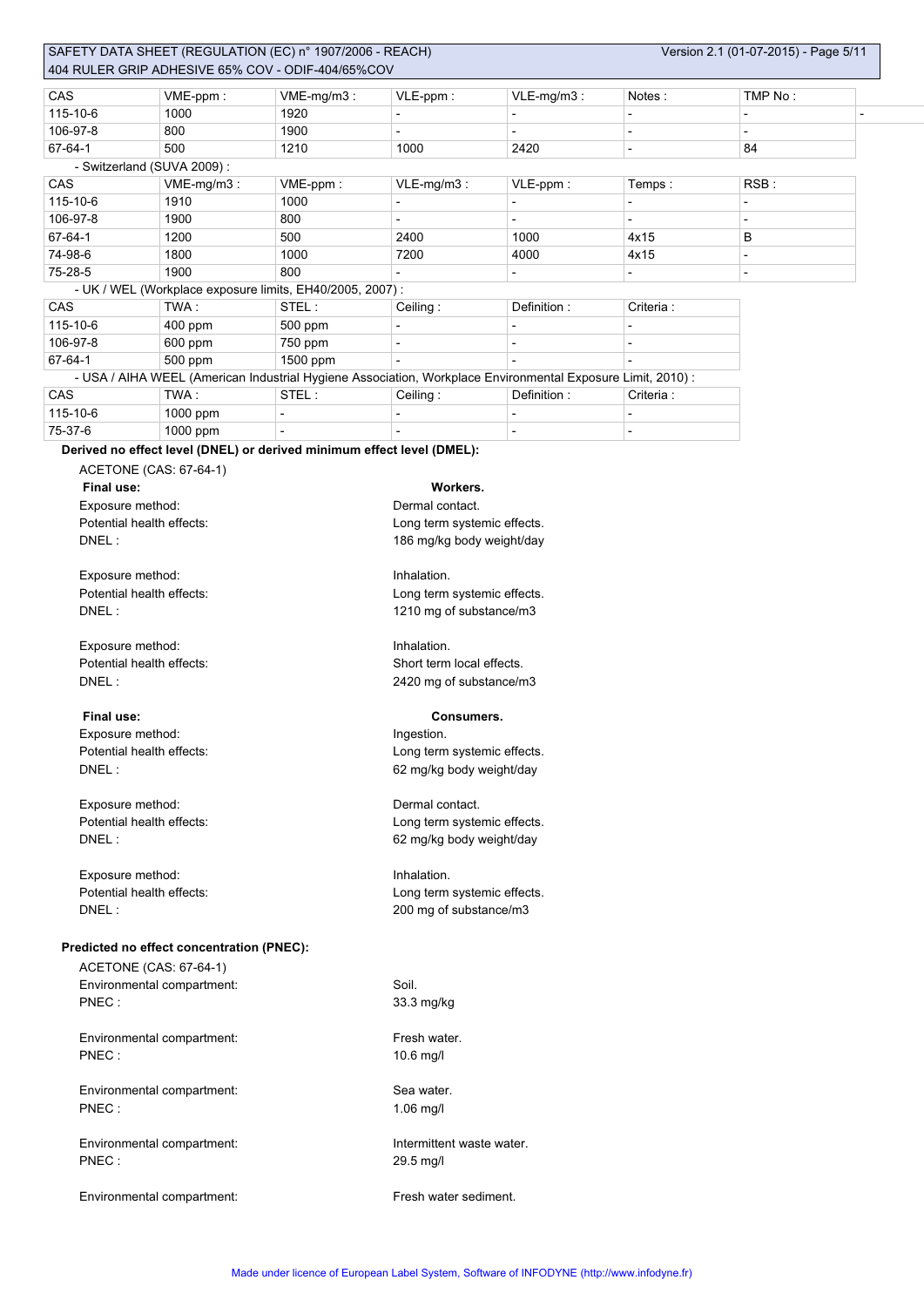PNEC : 30.4 mg/kg

Environmental compartment: Marine sediment. PNEC : 3.04 mg/kg

Environmental compartment: Waste water treatment plant. PNEC : 100 mg/l

## **8.2. Exposure controls**

### **Personal protection measures, such as personal protective equipment**

Pictogram(s) indicating the obligation of wearing personal protective equipment (PPE) :



Use personal protective equipment that is clean and has been properly maintained. Store personal protective equipment in a clean place, away from the work area.

Never eat, drink or smoke during use. Remove and wash contaminated clothing before re-using. Ensure that there is adequate ventilation, especially in confined areas.

#### **- Eye / face protection**

Avoid contact with eyes.

Use eye protectors designed to protect against liquid splashes

Before handling, wear safety goggles with protective sides accordance with standard EN166.

In the event of high danger, protect the face with a face shield.

Prescription glasses are not considered as protection.

Individuals wearing contact lenses should wear prescription glasses during work where they may be exposed to irritant vapours.

Provide eyewash stations in facilities where the product is handled constantly.

### **- Hand protection**

Use suitable protective gloves that are resistant to chemical agents in accordance with standard EN374.

Gloves must be selected according to the application and duration of use at the workstation.

Protective gloves need to be selected according to their suitability for the workstation in question : other chemical products that may be handled, necessary physical protections (cutting, pricking, heat protection), level of dexterity required.

Type of gloves recommended :

- PVA (Polyvinyl alcohol)

Recommended properties :

- Impervious gloves in accordance with standard EN374

### **- Body protection**

Work clothing worn by personnel shall be laundered regularly.

After contact with the product, all parts of the body that have been soiled must be washed.

### **SECTION 9 : PHYSICAL AND CHEMICAL PROPERTIES**

### **9.1. Information on basic physical and chemical properties**

**General information :**

| Physical state:                                        | Fluid liquid.             |  |  |
|--------------------------------------------------------|---------------------------|--|--|
|                                                        | Spray.                    |  |  |
| Important health, safety and environmental information |                           |  |  |
| pH :                                                   | Not relevant.             |  |  |
| Vapour pressure (50°C):                                | Below 110 kPa (1.10 bar). |  |  |
| Density:                                               | < 1                       |  |  |
| Water solubility:                                      | Insoluble.                |  |  |
| % VOC:                                                 | 64.08                     |  |  |
| Chemical combustion heat:                              | Not specified.            |  |  |
| Inflammation time:                                     | Not specified.            |  |  |
| Deflagration density:                                  | Not specified.            |  |  |
| Inflammation distance:                                 | Not specified.            |  |  |
| Flame height :                                         | Not specified.            |  |  |
| Flame duration :                                       | Not specified.            |  |  |

**9.2. Other information**

No data available.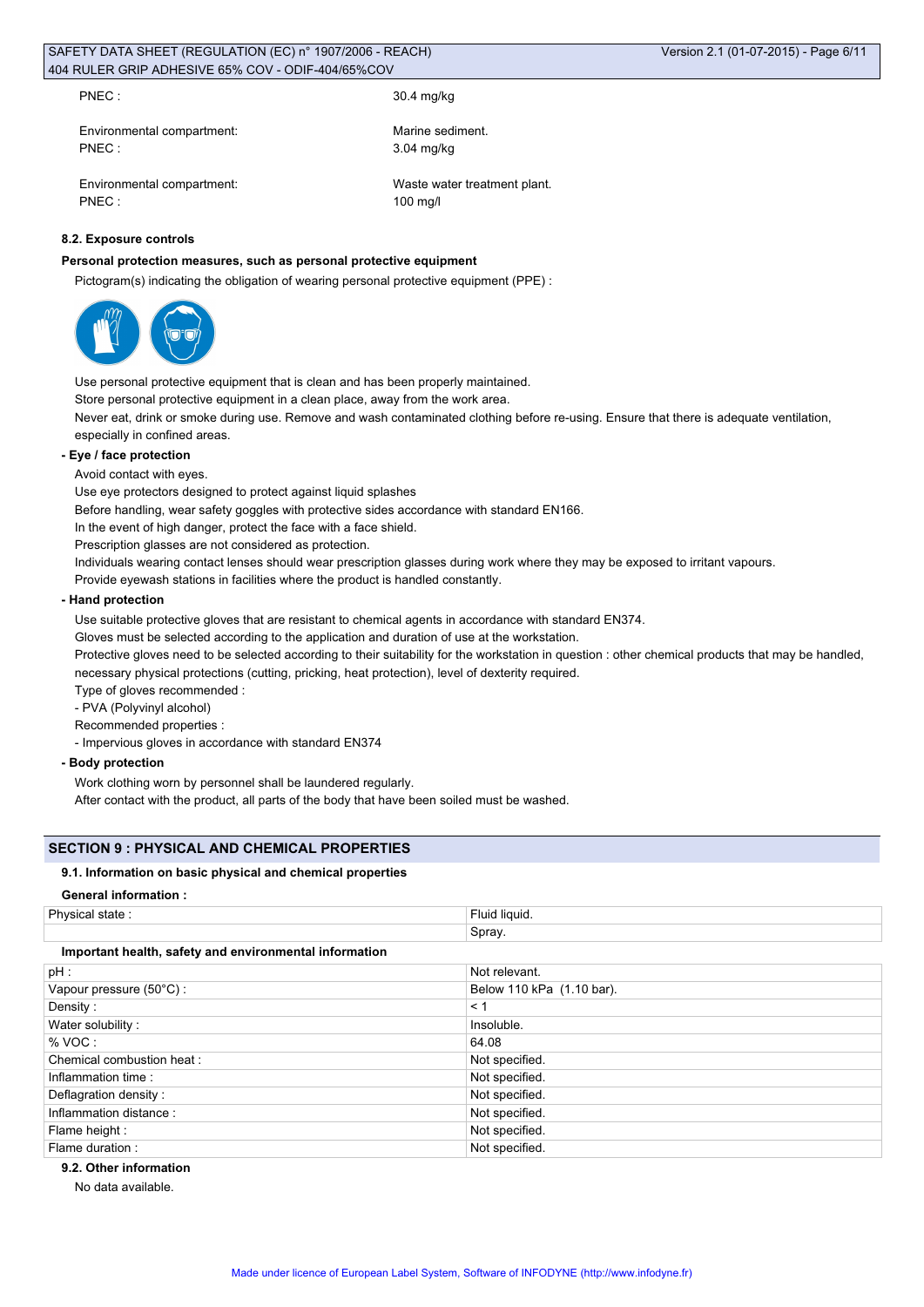### **SECTION 10 : STABILITY AND REACTIVITY**

#### **10.1. Reactivity**

No data available.

#### **10.2. Chemical stability**

This mixture is stable under the recommended handling and storage conditions in section 7.

#### **10.3. Possibility of hazardous reactions**

When exposed to high temperatures, the mixture can release hazardous decomposition products, such as carbon monoxide and dioxide, fumes and nitrogen oxide.

#### **10.4. Conditions to avoid**

Any apparatus likely to produce a flame or to have a metallic surface at high temperature (burners, electric arcs, furnaces etc.) must not be allowed on the premises.

- Avoid :
- heating
- heat

#### **10.5. Incompatible materials**

Keep away from :

- oxidising agents

#### **10.6. Hazardous decomposition products**

The thermal decomposition may release/form :

- carbon monoxide (CO)
- carbon dioxide (CO2)

#### **SECTION 11 : TOXICOLOGICAL INFORMATION**

#### **11.1. Information on toxicological effects**

Exposure to vapours from solvents in the mixture in excess of the stated occupational exposure limit may result in adverse health effects such as mucous membrane and respiratory system irritation and adverse effects on kidney, liver and central nervous system.

Symptoms produced will include headaches, numbness, dizziness, fatigue, muscular asthenia and, in extreme cases, loss of consciousness. Repeated or prolonged contact with the mixture may cause removal of natural oil from the skin resulting in non-allergic contact dermatitis and absorption through the skin.

May have reversible effects on the eyes, such as eye irritation which is totally reversible by the end of observation at 21 days. Splashes in the eyes may cause irritation and reversible damage

### **11.1.1. Substances**

### **Acute toxicity :**

| ISOBUTANE (CAS: 75-28-5)          | $LC50 = 658$ mg/l                     |
|-----------------------------------|---------------------------------------|
| Inhalation route:                 | Species: Rat                          |
| 1,1-DIFLUOROETHANE (CAS: 75-37-6) | $LC50 = 1035$ mg/l                    |
| Inhalation route:                 | Species: Rat                          |
| BUTANE (CAS: 106-97-8)            | $LC50 = 658$ mg/l                     |
| Inhalation route:                 | Species: Rat                          |
| DIMETHYL ETHER (CAS: 115-10-6)    | $LC50 = 312$ mg/l                     |
| Inhalation route:                 | Species: Rat                          |
| ACETONE (CAS: 67-64-1)            | $LD50 = 5800$ mg/kg                   |
| Oral route:                       | Species: Rat                          |
| Dermal route:                     | LD50 > 15800 mg/kg<br>Species: Rabbit |
| Inhalation route:                 | $LC50 = 76$ mg/l<br>Species : Rat     |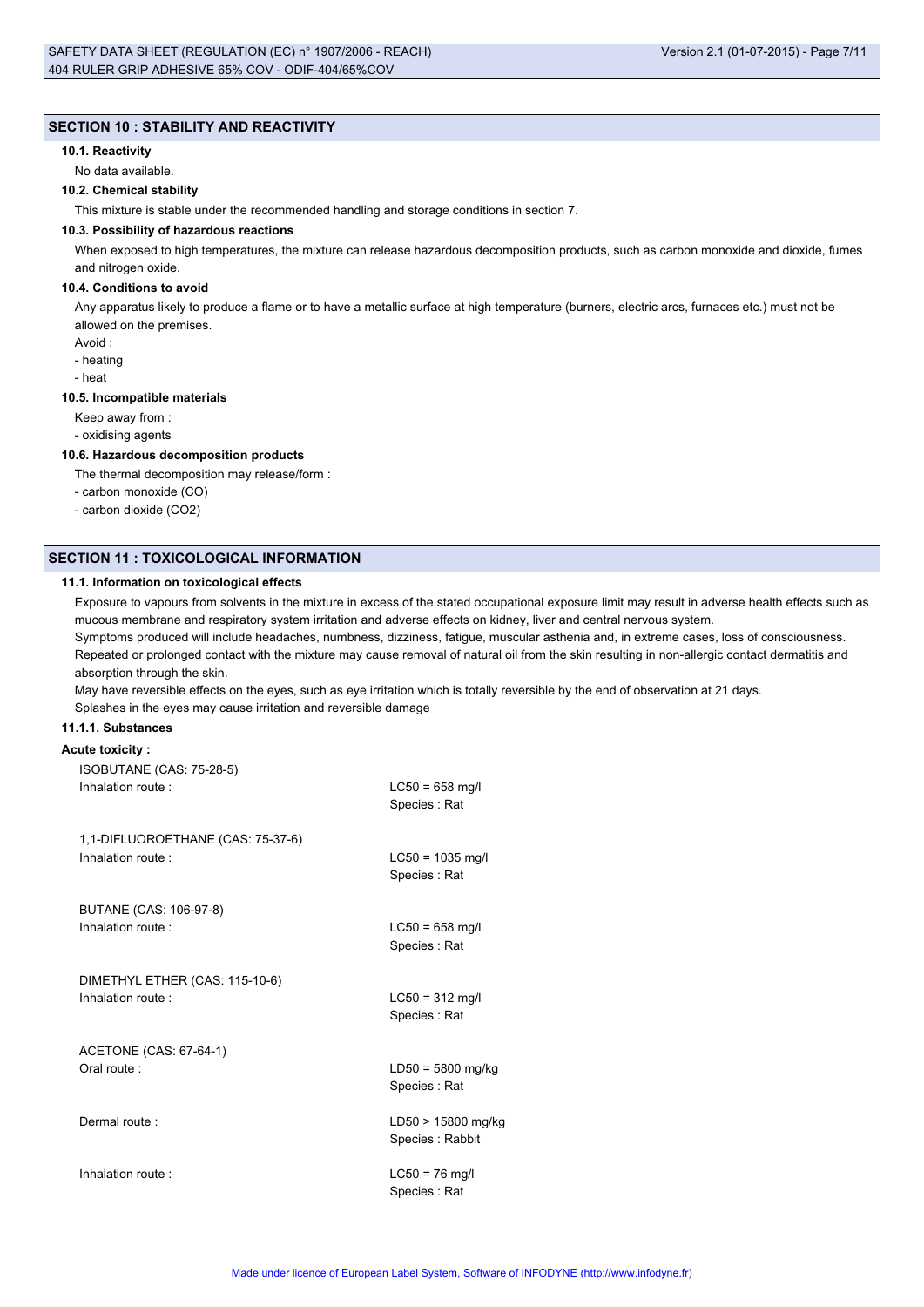### **11.1.2. Mixture**

No toxicological data available for the mixture.

### **SECTION 12 : ECOLOGICAL INFORMATION**

#### **12.1. Toxicity**

**12.1.1. Substances** ACETONE (CAS: 67-64-1) Fish toxicity : LC50 = 5540 mg/l

1,1-DIFLUOROETHANE (CAS: 75-37-6) Fish toxicity : LC50 = 295783 mg/l

Crustacean toxicity : EC50 = 146695 mg/l

BUTANE (CAS: 106-97-8) Fish toxicity : LC50 = 24.11 mg/l

DIMETHYL ETHER (CAS: 115-10-6) Fish toxicity : LC50 > 4000 mg/l

Duration of exposure : 96 h Crustacean toxicity : EC50 = 8800 mg/l Species : Daphnia magna Duration of exposure : 48 h

Species : Oncorhynchus mykiss

Algae toxicity : NOEC = 430 mg/l Duration of exposure : 96 h

Duration of exposure : 96 h

Species : Daphnia magna Duration of exposure : 48 h

Duration of exposure : 96 h

Crustacean toxicity : EC50 = 14.22 mg/l Species : Daphnia magna Duration of exposure : 48 h

> Species : Poecilia reticulata Duration of exposure : 96 h

Crustacean toxicity : EC50 = 755.449 mg/l Species : Daphnia magna Duration of exposure : 48 h

degrading quickly.

degrading quickly.

#### **12.1.2. Mixtures**

No aquatic toxicity data available for the mixture.

## **12.2. Persistence and degradability**

#### **12.2.1. Substances**

1,1-DIFLUOROETHANE (CAS: 75-37-6) Biodegradability : no degradability data is available, the substance is considered as not

BUTANE (CAS: 106-97-8) Biodegradability : no degradability data is available, the substance is considered as not

DIMETHYL ETHER (CAS: 115-10-6)

Biodegradability : no degradability data is available, the substance is considered as not degrading quickly.

ACETONE (CAS: 67-64-1)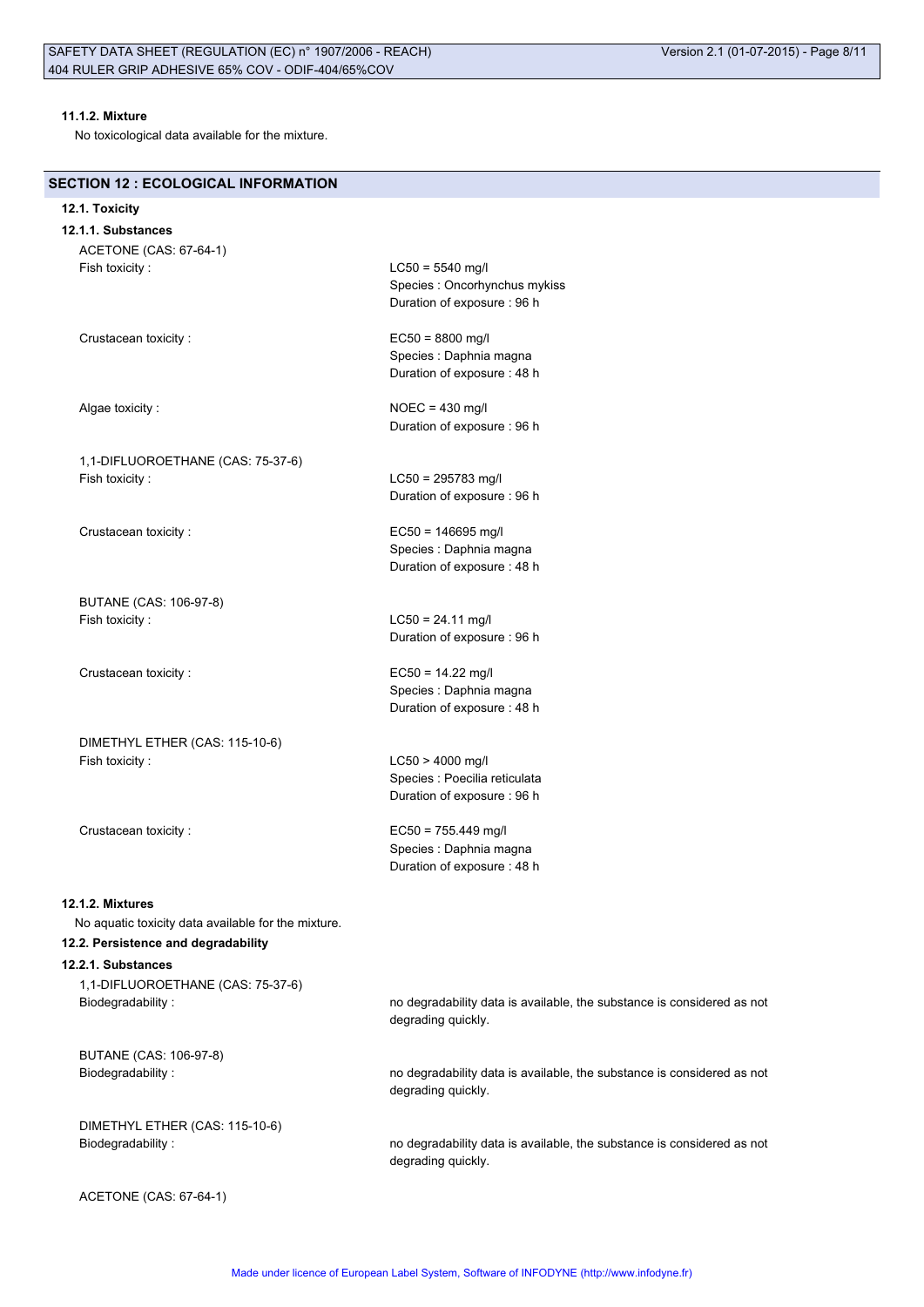| SAFETY DATA SHEET (REGULATION (EC) n° 1907/2006 - REACH)<br>404 RULER GRIP ADHESIVE 65% COV - ODIF-404/65%COV |                                          | Version 2.1 (01-07-2015) - Page 9/11 |
|---------------------------------------------------------------------------------------------------------------|------------------------------------------|--------------------------------------|
| Chemical oxygen demand:                                                                                       | $DCO = 2.1$ g/g                          |                                      |
| Five-day biochemical oxygen demand :                                                                          | $DBO5 = 1.9$ g/g                         |                                      |
| Biodegradability:                                                                                             | Rapidly degradable.<br>$DBO5/DCO = 0.90$ |                                      |
| 12.3. Bioaccumulative potential                                                                               |                                          |                                      |
| 12.3.1. Substances                                                                                            |                                          |                                      |
| ACETONE (CAS: 67-64-1)                                                                                        |                                          |                                      |
| Octanol/water partition coefficient :                                                                         | $log Koe = -0.24$                        |                                      |
| Bioaccumulation:                                                                                              | BCF < 10                                 |                                      |
| BUTANE (CAS: 106-97-8)                                                                                        |                                          |                                      |
| Octanol/water partition coefficient :                                                                         | $log Koe < 3$ .                          |                                      |
| DIMETHYL ETHER (CAS: 115-10-6)                                                                                |                                          |                                      |
| Octanol/water partition coefficient :                                                                         | $log Koe = 0.18$                         |                                      |
| 12.4. Mobility in soil                                                                                        |                                          |                                      |
| No data available.                                                                                            |                                          |                                      |
| 12.5. Results of PBT and vPvB assessment                                                                      |                                          |                                      |
| No data available.                                                                                            |                                          |                                      |
| 12.6. Other adverse effects                                                                                   |                                          |                                      |
| No data available.                                                                                            |                                          |                                      |
| German regulations concerning the classification of hazards for water (WGK) :                                 |                                          |                                      |

WGK 1 (VwVwS vom 27/07/2005, KBws) : Slightly hazardous for water.

### **SECTION 13 : DISPOSAL CONSIDERATIONS**

Proper waste management of the mixture and/or its container must be determined in accordance with Directive 2008/98/EC.

#### **13.1. Waste treatment methods**

Do not pour into drains or waterways.

#### **Waste :**

Waste management is carried out without endangering human health, without harming the environment and, in particular without risk to water, air, soil, plants or animals.

Recycle or dispose of waste in compliance with current legislation, preferably via a certified collector or company.

Do not contaminate the ground or water with waste, do not dispose of waste into the environment.

#### **Soiled packaging :**

Empty container completely. Keep label(s) on container.

Give to a certified disposal contractor.

# **SECTION 14 : TRANSPORT INFORMATION**

Transport product in compliance with provisions of the ADR for road, RID for rail, IMDG for sea and ICAO/IATA for air transport (ADR 2015 - IMDG 2014 - ICAO/IATA 2015).

# **14.1. UN number**

1950

### **14.2. UN proper shipping name**

UN1950=AEROSOLS, flammable

### **14.3. Transport hazard class(es)**

- Classification :

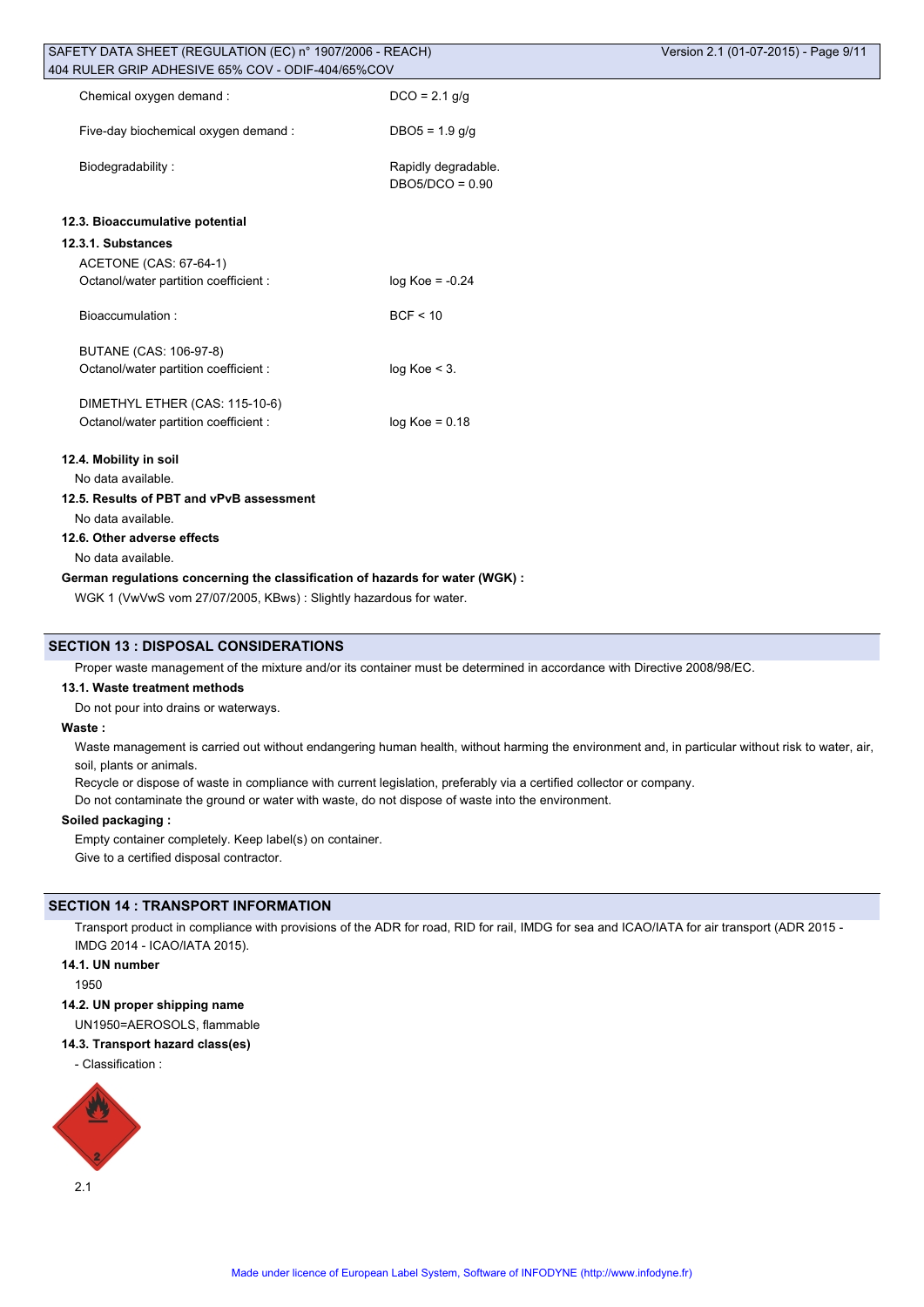#### **14.4. Packing group**

-

#### **14.5. Environmental hazards**

-

# **14.6. Special precautions for user**

| ADR/RID     | Class          | Code                     | Pack gr.                 | Label        | Ident.                   | LQ                       | Provis.        | EQ             | Cat.           | Tunnel |
|-------------|----------------|--------------------------|--------------------------|--------------|--------------------------|--------------------------|----------------|----------------|----------------|--------|
|             | $\overline{2}$ | 5F                       | $\overline{\phantom{0}}$ | 2.1          | $\overline{\phantom{0}}$ | 1 L                      | 190 327        | E <sub>0</sub> | 2              | D      |
|             |                |                          |                          |              |                          |                          | 344 625        |                |                |        |
| <b>IMDG</b> | Class          | 2°Label                  | Pack gr.                 | LQ           | <b>EMS</b>               | Provis.                  | EQ             |                |                |        |
|             | 2.1            | See SP63                 | $\overline{\phantom{0}}$ | <b>SP277</b> | $F-D.S-U$                | 63 190                   | E <sub>0</sub> |                |                |        |
|             |                |                          |                          |              |                          | 277 327                  |                |                |                |        |
|             |                |                          |                          |              |                          | 344 959                  |                |                |                |        |
| <b>IATA</b> | Class          | 2°Label                  | Pack gr.                 | Passager     | Passager                 | Cargo                    | Cargo          | note           | EQ             |        |
|             | 2.1            | $\overline{\phantom{0}}$ | $\overline{\phantom{0}}$ | 203          | 75 kg                    | 203                      | 150 kg         | A145 A167      | E <sub>0</sub> |        |
|             |                |                          |                          |              |                          |                          |                | A802           |                |        |
|             | 2.1            | $\overline{\phantom{0}}$ | $\overline{\phantom{a}}$ | Y203         | 30 kg G                  | $\overline{\phantom{0}}$ | ٠              | A145 A167      | E <sub>0</sub> |        |
|             |                |                          |                          |              |                          |                          |                | A802           |                |        |

For limited quantities, see part 2.7 of the OACI/IATA and chapter 3.4 of the ADR and IMDG. For excepted quantities, see part 2.6 of the OACI/IATA and chapter 3.5 of the ADR and IMDG.

### **14.7. Transport in bulk according to Annex II of Marpol and the IBC Code**

No data available.

### **SECTION 15 : REGULATORY INFORMATION**

### **15.1. Safety, health and environmental regulations/legislation specific for the substance or mixture**

#### **- Classification and labelling information included in section 2:**

The following regulations have been used:

- Directive 75/734/CEE modified by directive 2013/10/UE
- EU Regulation No. 1272/2008 amended by EU Regulation No. 487/2013.
- EU Regulation No. 1272/2008 amended by EU Regulation No. 758/2013.
- EU Regulation No. 1272/2008 amended by EU Regulation No. 944/2013.
- EU Regulation No. 1272/2008 amended by EU Regulation No. 605/2014.
- EU Regulation No. 1272/2008 amended by EU Regulation No. 1297/2014.
- **Container information:**

No data available.

**- Particular provisions :**

No data available.

**- German regulations concerning the classification of hazards for water (WGK) :**

WGK 1 (VwVwS vom 27/07/2005, KBws) : Slightly hazardous for water.

**- Standardised American system for the identification of hazards presented by the product in view of emergency procedures (NFPA 704) :** NFPA 704, Labelling: Health=2 Inflammability=1 Instability/Reactivity=1 Specific Risk=none



**- Swiss ordinance on the incentive tax on volatile organic compounds :**

| 2. Chamical cafety concomment |                                                  |
|-------------------------------|--------------------------------------------------|
| 74-98-6                       | propane                                          |
| 106-97-8                      | n-butane                                         |
| 75-28-5                       | 2-méthylpropane (alcool isobutylique, isobutane) |
| 115-10-6                      | éther diméthylique (oxyde de diméthyle)          |
| 67-64-1                       | acétone                                          |
|                               |                                                  |

# **15.2. Chemical safety assessment**

No data available.